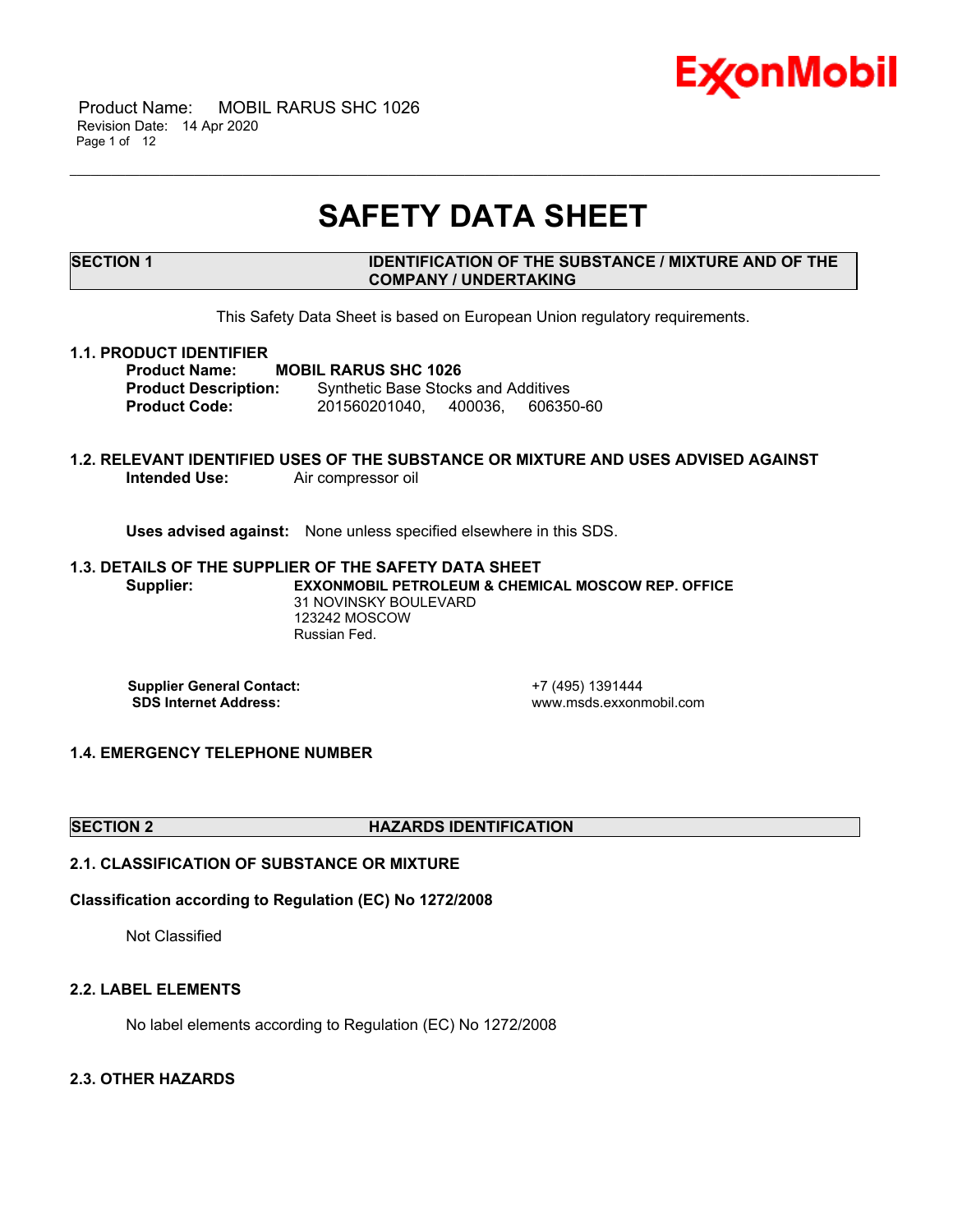

#### **Physical / Chemical Hazards:**

No significant hazards.

#### **Health Hazards:**

High-pressure injection under skin may cause serious damage. Excessive exposure may result in eye, skin, or respiratory irritation.

\_\_\_\_\_\_\_\_\_\_\_\_\_\_\_\_\_\_\_\_\_\_\_\_\_\_\_\_\_\_\_\_\_\_\_\_\_\_\_\_\_\_\_\_\_\_\_\_\_\_\_\_\_\_\_\_\_\_\_\_\_\_\_\_\_\_\_\_\_\_\_\_\_\_\_\_\_\_\_\_\_\_\_\_\_\_\_\_\_\_\_\_\_\_\_\_\_\_\_\_\_\_\_\_\_\_\_\_\_\_\_\_\_\_\_\_\_

#### **Environmental Hazards:**

No significant hazards. Material does not meet the criteria for PBT or vPvB in accordance with REACH Annex XIII.

# **SECTION 3 COMPOSITION / INFORMATION ON INGREDIENTS**

**3.1. SUBSTANCES** Not Applicable. This material is regulated as a mixture.

#### **3.2. MIXTURES**

This material is defined as a mixture.

**Reportable hazardous substance(s) complying with the classification criteria and/or with an exposure limit (OEL)**

| <b>Name</b>                                                                                | CAS#       | EC#       | <b>Registration#</b> | <b>Concentration</b> | <b>GHS/CLP</b>                                                  |
|--------------------------------------------------------------------------------------------|------------|-----------|----------------------|----------------------|-----------------------------------------------------------------|
|                                                                                            |            |           |                      |                      | classification                                                  |
| BENZENAMINE, N-PHENYL-, REACTION<br><b>PRODUCTS WITH 2.4.4-</b><br><b>TRIMETHYLPENTENE</b> | 68411-46-1 | 270-128-1 | 01-2119491299-23     | $1 - 5\%$            | [Aquatic Acute 3 H402].<br>[Skin Irrit. 3 H316]                 |
| <b>TRIPHENYL PHOSPHATE</b>                                                                 | 115-86-6   | 204-112-2 | 01-2119457432-41     | $0.1 - 5.1\%$        | Aquatic Acute 1 H400 (M<br>factor 1).<br>Aquatic Chronic 2 H411 |

Note - any classification in brackets is a GHS building block that was not adopted by the EU in the CLP regulation (No 1272/2008) and therefore is not applicable in the EU or in non-EU countries which have implemented the CLP regulation and is shown for informational purposes only.

Note: See SDS Section 16 for full text of hazard statements.

**SECTION 4 FIRST AID MEASURES**

# **4.1. DESCRIPTION OF FIRST AID MEASURES**

# **INHALATION**

 Remove from further exposure. For those providing assistance, avoid exposure to yourself or others. Use adequate respiratory protection. If respiratory irritation, dizziness, nausea, or unconsciousness occurs, seek immediate medical assistance. If breathing has stopped, assist ventilation with a mechanical device or use mouth-to-mouth resuscitation.

#### **SKIN CONTACT**

Wash contact areas with soap and water. If product is injected into or under the skin, or into any part of the body, regardless of the appearance of the wound or its size, the individual should be evaluated immediately by a physician as a surgical emergency. Even though initial symptoms from high pressure injection may be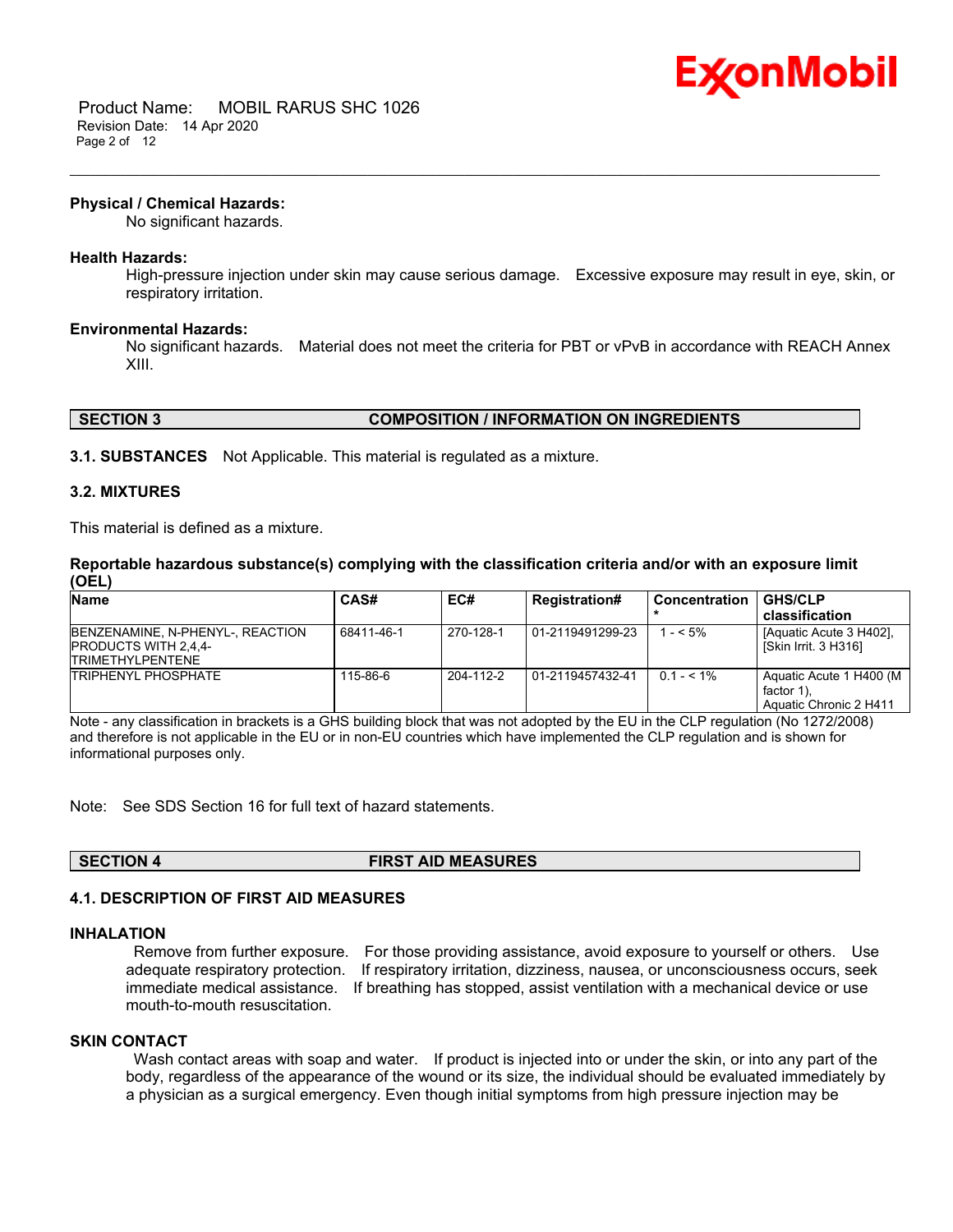# Ex⁄onMobil

 Product Name: MOBIL RARUS SHC 1026 Revision Date: 14 Apr 2020 Page 3 of 12

> minimal or absent, early surgical treatment within the first few hours may significantly reduce the ultimate extent of injury.

\_\_\_\_\_\_\_\_\_\_\_\_\_\_\_\_\_\_\_\_\_\_\_\_\_\_\_\_\_\_\_\_\_\_\_\_\_\_\_\_\_\_\_\_\_\_\_\_\_\_\_\_\_\_\_\_\_\_\_\_\_\_\_\_\_\_\_\_\_\_\_\_\_\_\_\_\_\_\_\_\_\_\_\_\_\_\_\_\_\_\_\_\_\_\_\_\_\_\_\_\_\_\_\_\_\_\_\_\_\_\_\_\_\_\_\_\_

# **EYE CONTACT**

Flush thoroughly with water. If irritation occurs, get medical assistance.

#### **INGESTION**

First aid is normally not required. Seek medical attention if discomfort occurs.

#### **4.2. MOST IMPORTANT SYMPTOMS AND EFFECTS, BOTH ACUTE AND DELAYED**

Local necrosis as evidenced by delayed onset of pain and tissue damage a few hours after injection.

#### **4.3. INDICATION OF ANY IMMEDIATE MEDICAL ATTENTION AND SPECIAL TREATMENT NEEDED**

 The need to have special means for providing specific and immediate medical treatment available in the workplace is not expected.

# **SECTION 5 FIRE FIGHTING MEASURES**

#### **5.1. EXTINGUISHING MEDIA**

**Suitable Extinguishing Media:** Use water fog, foam, dry chemical or carbon dioxide (CO2) to extinguish flames.

**Unsuitable Extinguishing Media:** Straight streams of water

#### **5.2. SPECIAL HAZARDS ARISING FROM THE SUBSTANCE OR MIXTURE**

**Hazardous Combustion Products:** Aldehydes, Incomplete combustion products, Oxides of carbon, Smoke, Fume, Sulphur oxides

# **5.3. ADVICE FOR FIRE FIGHTERS**

**Fire Fighting Instructions:** Evacuate area. Prevent run-off from fire control or dilution from entering streams, sewers or drinking water supply. Fire-fighters should use standard protective equipment and in enclosed spaces, self-contained breathing apparatus (SCBA). Use water spray to cool fire exposed surfaces and to protect personnel.

#### **FLAMMABILITY PROPERTIES**

**Flash Point [Method]:** >210°C (410°F) [ASTM D-92] **Upper/Lower Flammable Limits (Approximate volume % in air):** UEL: 7.0 LEL: 0.9 [Estimated] **Autoignition Temperature:** No data available

#### **SECTION 6 ACCIDENTAL RELEASE MEASURES**

#### **6.1. PERSONAL PRECAUTIONS, PROTECTIVE EQUIPMENT AND EMERGENCY PROCEDURES**

#### **NOTIFICATION PROCEDURES**

In the event of a spill or accidental release, notify relevant authorities in accordance with all applicable regulations.

#### **PROTECTIVE MEASURES**

Avoid contact with spilled material. See Section 5 for fire fighting information. See the Hazard Identification Section for Significant Hazards. See Section 4 for First Aid Advice. See Section 8 for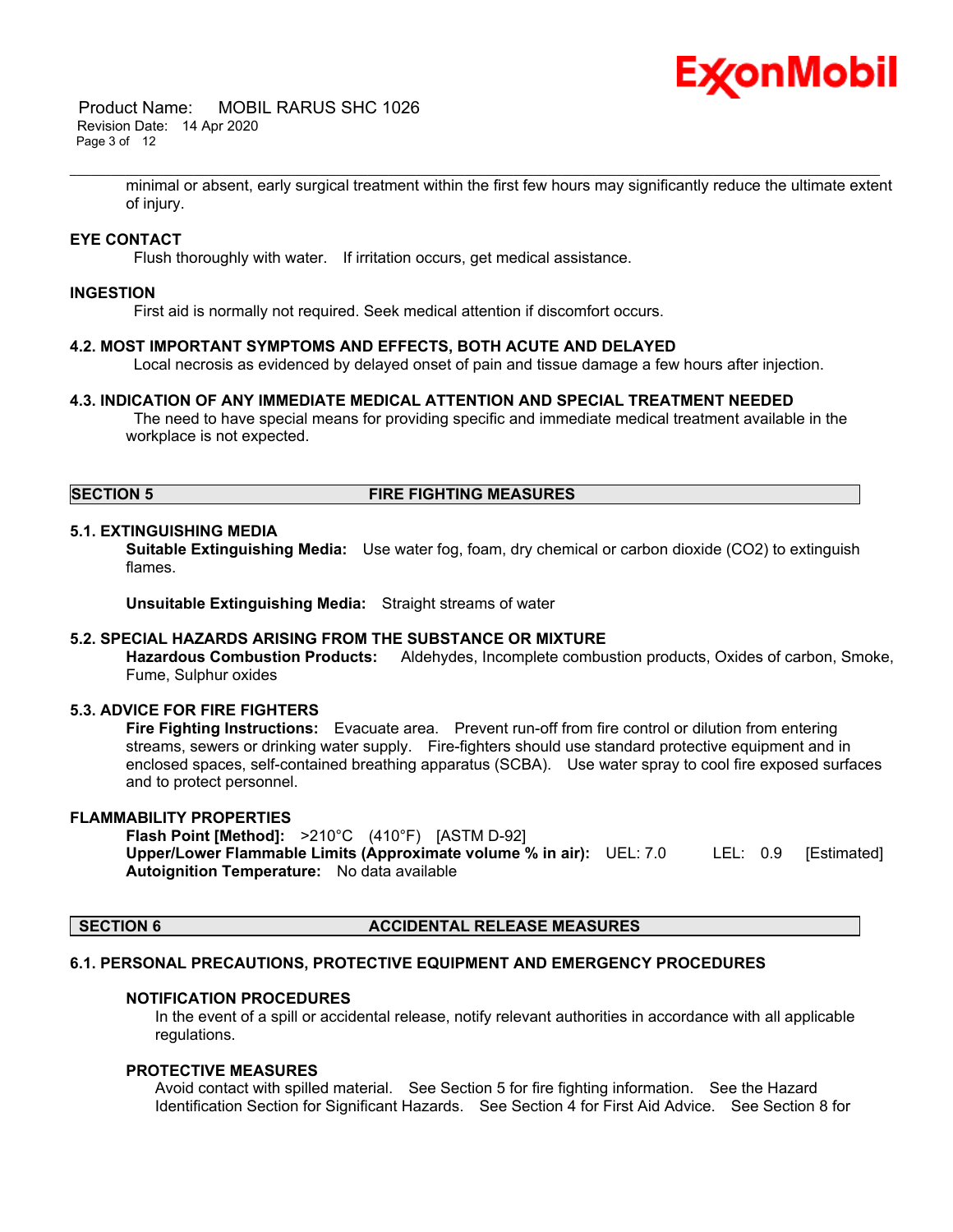

 Product Name: MOBIL RARUS SHC 1026 Revision Date: 14 Apr 2020 Page 4 of 12

> advice on the minimum requirements for personal protective equipment. Additional protective measures may be necessary, depending on the specific circumstances and/or the expert judgment of the emergency responders.

# **6.2. ENVIRONMENTAL PRECAUTIONS**

Large Spills: Dyke far ahead of liquid spill for later recovery and disposal. Prevent entry into waterways, sewers, basements or confined areas.

# **6.3. METHODS AND MATERIAL FOR CONTAINMENT AND CLEANING UP**

**Land Spill:** Stop leak if you can do so without risk. Recover by pumping or with suitable absorbent.

\_\_\_\_\_\_\_\_\_\_\_\_\_\_\_\_\_\_\_\_\_\_\_\_\_\_\_\_\_\_\_\_\_\_\_\_\_\_\_\_\_\_\_\_\_\_\_\_\_\_\_\_\_\_\_\_\_\_\_\_\_\_\_\_\_\_\_\_\_\_\_\_\_\_\_\_\_\_\_\_\_\_\_\_\_\_\_\_\_\_\_\_\_\_\_\_\_\_\_\_\_\_\_\_\_\_\_\_\_\_\_\_\_\_\_\_\_

**Water Spill:** Stop leak if you can do so without risk. Confine the spill immediately with booms. Warn other shipping. Remove from the surface by skimming or with suitable absorbents. Seek the advice of a specialist before using dispersants.

Water spill and land spill recommendations are based on the most likely spill scenario for this material; however, geographic conditions, wind, temperature, (and in the case of a water spill) wave and current direction and speed may greatly influence the appropriate action to be taken. For this reason, local experts should be consulted. Note: Local regulations may prescribe or limit action to be taken.

#### **6.4. REFERENCES TO OTHER SECTIONS**

See Sections 8 and 13.

#### **SECTION 7 HANDLING AND STORAGE**

#### **7.1. PRECAUTIONS FOR SAFE HANDLING**

 This material is not intended for use in air compressors for breathing applications. Prevent small spills and leakage to avoid slip hazard. Material can accumulate static charges which may cause an electrical spark (ignition source). When the material is handled in bulk, an electrical spark could ignite any flammable vapors from liquids or residues that may be present (e.g., during switch-loading operations). Use proper bonding and/or earthing procedures. However, bonding and earthing may not eliminate the hazard from static accumulation. Consult local applicable standards for guidance. Additional references include American Petroleum Institute 2003 (Protection Against Ignitions Arising out of Static, Lightning and Stray Currents) or National Fire Protection Agency 77 (Recommended Practice on Static Electricity) or CENELEC CLC/TR 50404 (Electrostatics - Code of practice for the avoidance of hazards due to static electricity).

**Static Accumulator:** This material is a static accumulator.

# **7.2. CONDITIONS FOR SAFE STORAGE, INCLUDING ANY INCOMPATIBILITIES**

The type of container used to store the material may affect static accumulation and dissipation. Do not store in open or unlabelled containers. Keep away from incompatible materials.

# **7.3. SPECIFIC END USES**

Section 1 informs about identified end-uses. No industrial or sector specific guidance available.

# **SECTION 8 EXPOSURE CONTROLS / PERSONAL PROTECTION**

# **8.1. CONTROL PARAMETERS**

# **EXPOSURE LIMIT VALUES**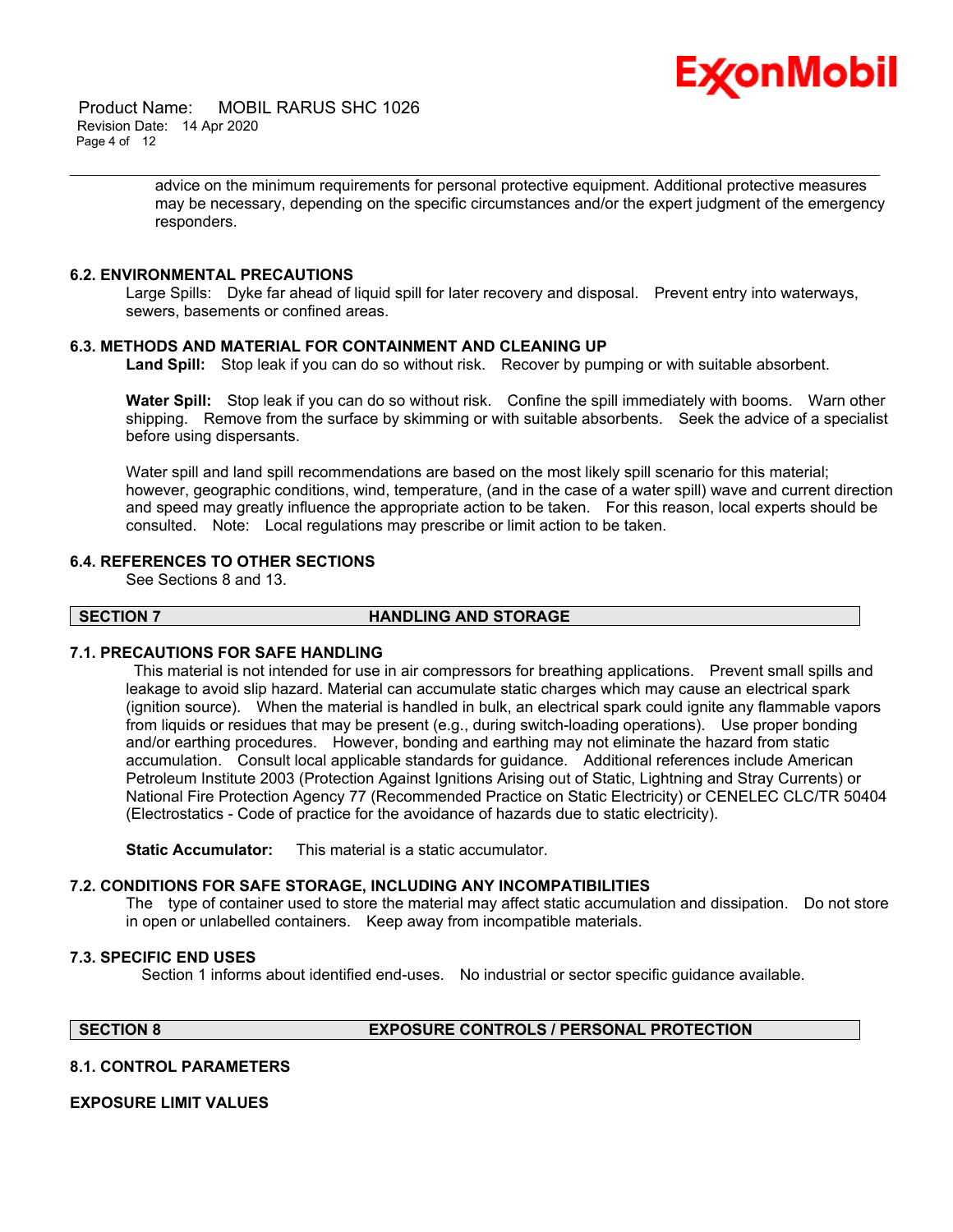

#### **Exposure limits/standards (Note: Exposure limits are not additive):**

| <b>Substance Name</b>         | ∙orm | Limit/Standard |       | Note | ੋource |              |
|-------------------------------|------|----------------|-------|------|--------|--------------|
| PHOSPHATE<br><b>TRIPHENYL</b> |      | <b>TWA</b>     | ma/mപ |      |        | <b>ACGIH</b> |

**Exposure limits/standards for materials that can be formed when handling this product:** When mists/aerosols can occur the following is recommended:  $5 \text{ mg/m}^3$  - ACGIH TLV (inhalable fraction).

\_\_\_\_\_\_\_\_\_\_\_\_\_\_\_\_\_\_\_\_\_\_\_\_\_\_\_\_\_\_\_\_\_\_\_\_\_\_\_\_\_\_\_\_\_\_\_\_\_\_\_\_\_\_\_\_\_\_\_\_\_\_\_\_\_\_\_\_\_\_\_\_\_\_\_\_\_\_\_\_\_\_\_\_\_\_\_\_\_\_\_\_\_\_\_\_\_\_\_\_\_\_\_\_\_\_\_\_\_\_\_\_\_\_\_\_\_

Note: Information about recommended monitoring procedures can be obtained from the relevant agency(ies)/institute(s):

# **8.2. EXPOSURE CONTROLS**

# **ENGINEERING CONTROLS**

The level of protection and types of controls necessary will vary depending upon potential exposure conditions. Control measures to consider:

No special requirements under ordinary conditions of use and with adequate ventilation.

# **PERSONAL PROTECTION**

Personal protective equipment selections vary based on potential exposure conditions such as applications, handling practices, concentration and ventilation. Information on the selection of protective equipment for use with this material, as provided below, is based upon intended, normal usage.

**Respiratory Protection:** If engineering controls do not maintain airborne contaminant concentrations at a level which is adequate to protect worker health, an approved respirator may be appropriate. Respirator selection, use, and maintenance must be in accordance with regulatory requirements, if applicable. Types of respirators to be considered for this material include:

No special requirements under ordinary conditions of use and with adequate ventilation.

For high airborne concentrations, use an approved supplied-air respirator, operated in positive pressure mode. Supplied air respirators with an escape bottle may be appropriate when oxygen levels are inadequate, gas/vapour warning properties are poor, or if air purifying filter capacity/rating may be exceeded.

**Hand Protection:** Any specific glove information provided is based on published literature and glove manufacturer data. Glove suitability and breakthrough time will differ depending on the specific use conditions. Contact the glove manufacturer for specific advice on glove selection and breakthrough times for your use conditions. Inspect and replace worn or damaged gloves. The types of gloves to be considered for this material include:

No protection is ordinarily required under normal conditions of use.

**Eye Protection:** If contact is likely, safety glasses with side shields are recommended.

**Skin and Body Protection:** Any specific clothing information provided is based on published literature or manufacturer data. The types of clothing to be considered for this material include:

 No skin protection is ordinarily required under normal conditions of use. In accordance with good industrial hygiene practices, precautions should be taken to avoid skin contact.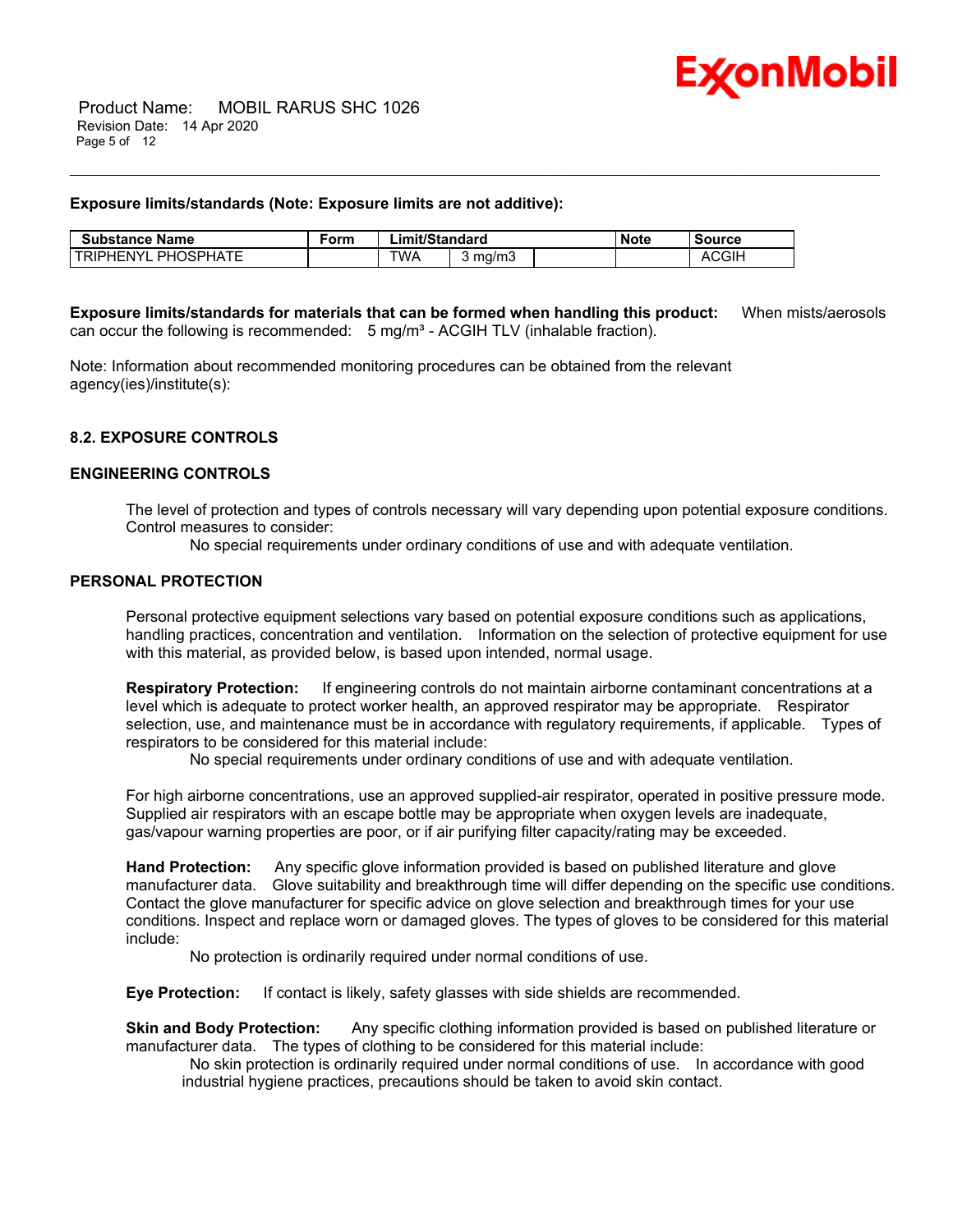

 Product Name: MOBIL RARUS SHC 1026 Revision Date: 14 Apr 2020 Page 6 of 12

> **Specific Hygiene Measures:** Always observe good personal hygiene measures, such as washing after handling the material and before eating, drinking, and/or smoking. Routinely wash work clothing and protective equipment to remove contaminants. Discard contaminated clothing and footwear that cannot be cleaned. Practice good housekeeping.

\_\_\_\_\_\_\_\_\_\_\_\_\_\_\_\_\_\_\_\_\_\_\_\_\_\_\_\_\_\_\_\_\_\_\_\_\_\_\_\_\_\_\_\_\_\_\_\_\_\_\_\_\_\_\_\_\_\_\_\_\_\_\_\_\_\_\_\_\_\_\_\_\_\_\_\_\_\_\_\_\_\_\_\_\_\_\_\_\_\_\_\_\_\_\_\_\_\_\_\_\_\_\_\_\_\_\_\_\_\_\_\_\_\_\_\_\_

#### **ENVIRONMENTAL CONTROLS**

 Comply with applicable environmental regulations limiting discharge to air, water and soil. Protect the environment by applying appropriate control measures to prevent or limit emissions.

# **SECTION 9 PHYSICAL AND CHEMICAL PROPERTIES**

**Note: Physical and chemical properties are provided for safety, health and environmental considerations only and may not fully represent product specifications. Contact the Supplier for additional information.**

# **9.1. INFORMATION ON BASIC PHYSICAL AND CHEMICAL PROPERTIES**

**Physical State:** Liquid **Colour:** Pale Yellow **Odour:** Characteristic **Odour Threshold:** No data available<br>**pH:** Not technically feasible Not technically feasible **Melting Point:** Not technically feasible **Freezing Point:** No data available **Initial Boiling Point / and Boiling Range:** > 316°C (601°F) [Estimated] **Flash Point [Method]:** >210°C (410°F) [ASTM D-92] **Evaporation Rate (n-butyl acetate = 1):** No data available **Flammability (Solid, Gas):** Not technically feasible **Upper/Lower Flammable Limits (Approximate volume % in air):** UEL: 7.0 LEL: 0.9 [Estimated] **Vapour Pressure:** < 0.013 kPa (0.1 mm Hg) at 20 °C [Estimated] **Vapour Density (Air = 1):** > 2 at 101 kPa [Estimated] **Relative Density (at 15 °C):** 0.856 [ASTM D1298] **Solubility(ies): water** Negligible **Partition coefficient (n-Octanol/Water Partition Coefficient):** > 3.5 [Estimated] **Autoignition Temperature:** No data available **Decomposition Temperature:** No data available **Viscosity:** 68 cSt (68 mm2/sec) at 40ºC [ASTM D 445] **Explosive Properties:** None **Oxidizing Properties:** None

# **9.2. OTHER INFORMATION**

**Pour Point:** -39°C (-38°F) [ASTM D97]

**SECTION 10 STABILITY AND REACTIVITY**

**10.1. REACTIVITY:** See sub-sections below.

**10.2. CHEMICAL STABILITY:** Material is stable under normal conditions.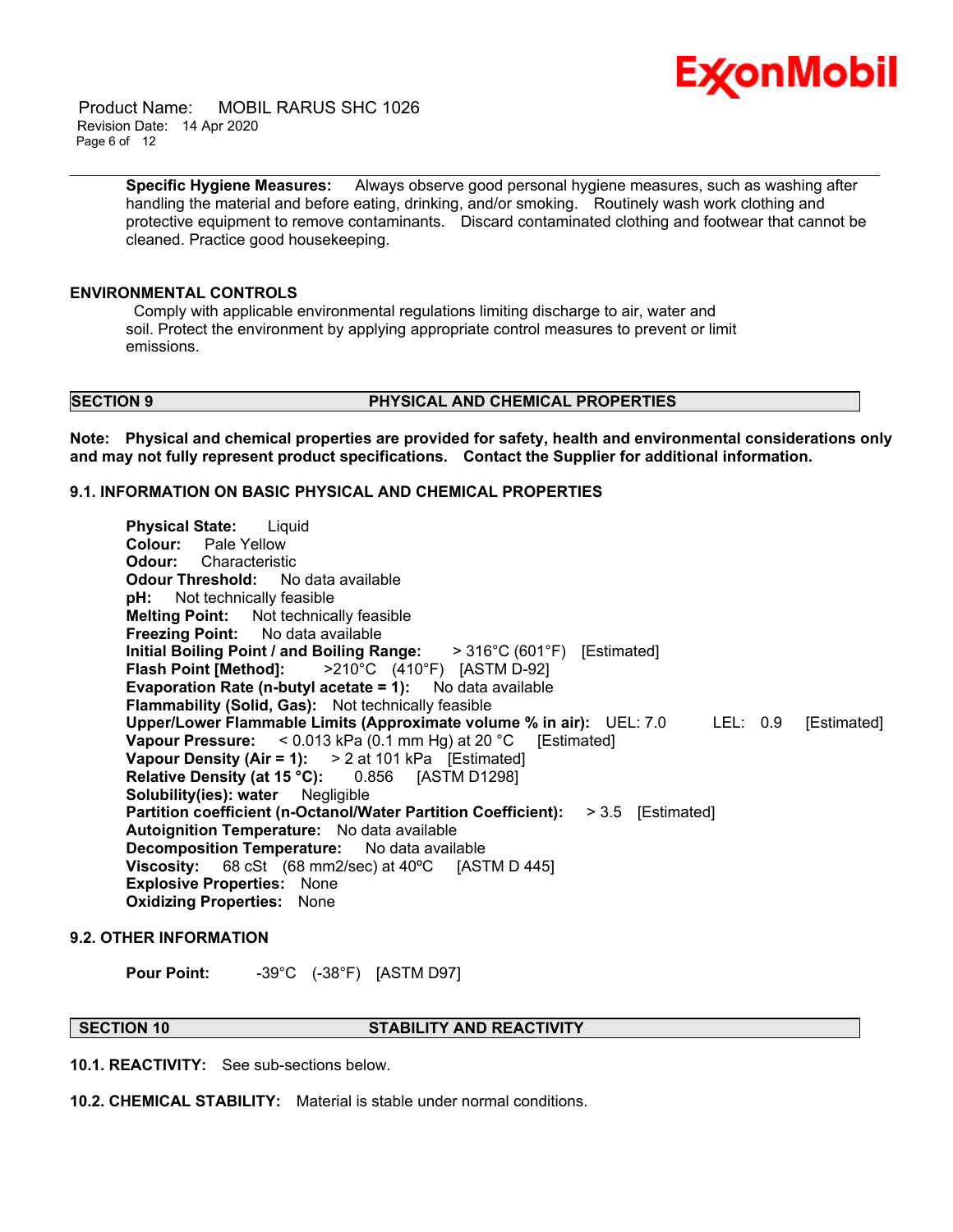

# **10.3. POSSIBILITY OF HAZARDOUS REACTIONS:** Hazardous polymerization will not occur.

**10.4. CONDITIONS TO AVOID:** Excessive heat. High energy sources of ignition.

# **10.5. INCOMPATIBLE MATERIALS:** Strong oxidisers

**10.6. HAZARDOUS DECOMPOSITION PRODUCTS:** Material does not decompose at ambient temperatures.

\_\_\_\_\_\_\_\_\_\_\_\_\_\_\_\_\_\_\_\_\_\_\_\_\_\_\_\_\_\_\_\_\_\_\_\_\_\_\_\_\_\_\_\_\_\_\_\_\_\_\_\_\_\_\_\_\_\_\_\_\_\_\_\_\_\_\_\_\_\_\_\_\_\_\_\_\_\_\_\_\_\_\_\_\_\_\_\_\_\_\_\_\_\_\_\_\_\_\_\_\_\_\_\_\_\_\_\_\_\_\_\_\_\_\_\_\_

# **SECTION 11 TOXICOLOGICAL INFORMATION**

# **11.1. INFORMATION ON TOXICOLOGICAL EFFECTS**

| <b>Hazard Class</b>                                               | <b>Conclusion / Remarks</b>                                                                                       |
|-------------------------------------------------------------------|-------------------------------------------------------------------------------------------------------------------|
| Inhalation                                                        |                                                                                                                   |
| Acute Toxicity: No end point data for<br>material.                | Minimally Toxic. Based on assessment of the components.                                                           |
| Irritation: No end point data for material.                       | Negligible hazard at ambient/normal handling temperatures.                                                        |
| Ingestion                                                         |                                                                                                                   |
| Acute Toxicity: No end point data for<br>material.                | Minimally Toxic. Based on assessment of the components.                                                           |
| <b>Skin</b>                                                       |                                                                                                                   |
| Acute Toxicity: No end point data for<br>material.                | Minimally Toxic. Based on assessment of the components.                                                           |
| Skin Corrosion/Irritation: No end point data<br>for material.     | Negligible irritation to skin at ambient temperatures. Based on<br>assessment of the components.                  |
| <b>Eye</b>                                                        |                                                                                                                   |
| Serious Eye Damage/Irritation: No end point<br>data for material. | May cause mild, short-lasting discomfort to eyes. Based on<br>assessment of the components.                       |
| <b>Sensitisation</b>                                              |                                                                                                                   |
| Respiratory Sensitization: No end point data<br>for material.     | Not expected to be a respiratory sensitizer.                                                                      |
| Skin Sensitization: No end point data for<br>material.            | Not expected to be a skin sensitizer. Based on assessment of the<br>components.                                   |
| Aspiration: Data available.                                       | Not expected to be an aspiration hazard. Based on physico-<br>chemical properties of the material.                |
| Germ Cell Mutagenicity: No end point data<br>for material.        | Not expected to be a germ cell mutagen. Based on assessment of<br>the components.                                 |
| Carcinogenicity: No end point data for<br>material.               | Not expected to cause cancer. Based on assessment of the<br>components.                                           |
| Reproductive Toxicity: No end point data<br>for material.         | Not expected to be a reproductive toxicant. Based on assessment<br>of the components.                             |
| Lactation: No end point data for material.                        | Not expected to cause harm to breast-fed children.                                                                |
| Specific Target Organ Toxicity (STOT)                             |                                                                                                                   |
| Single Exposure: No end point data for<br>material.               | Not expected to cause organ damage from a single exposure.                                                        |
| Repeated Exposure: No end point data for<br>material.             | Not expected to cause organ damage from prolonged or repeated<br>exposure. Based on assessment of the components. |

# **OTHER INFORMATION**

**Contains:**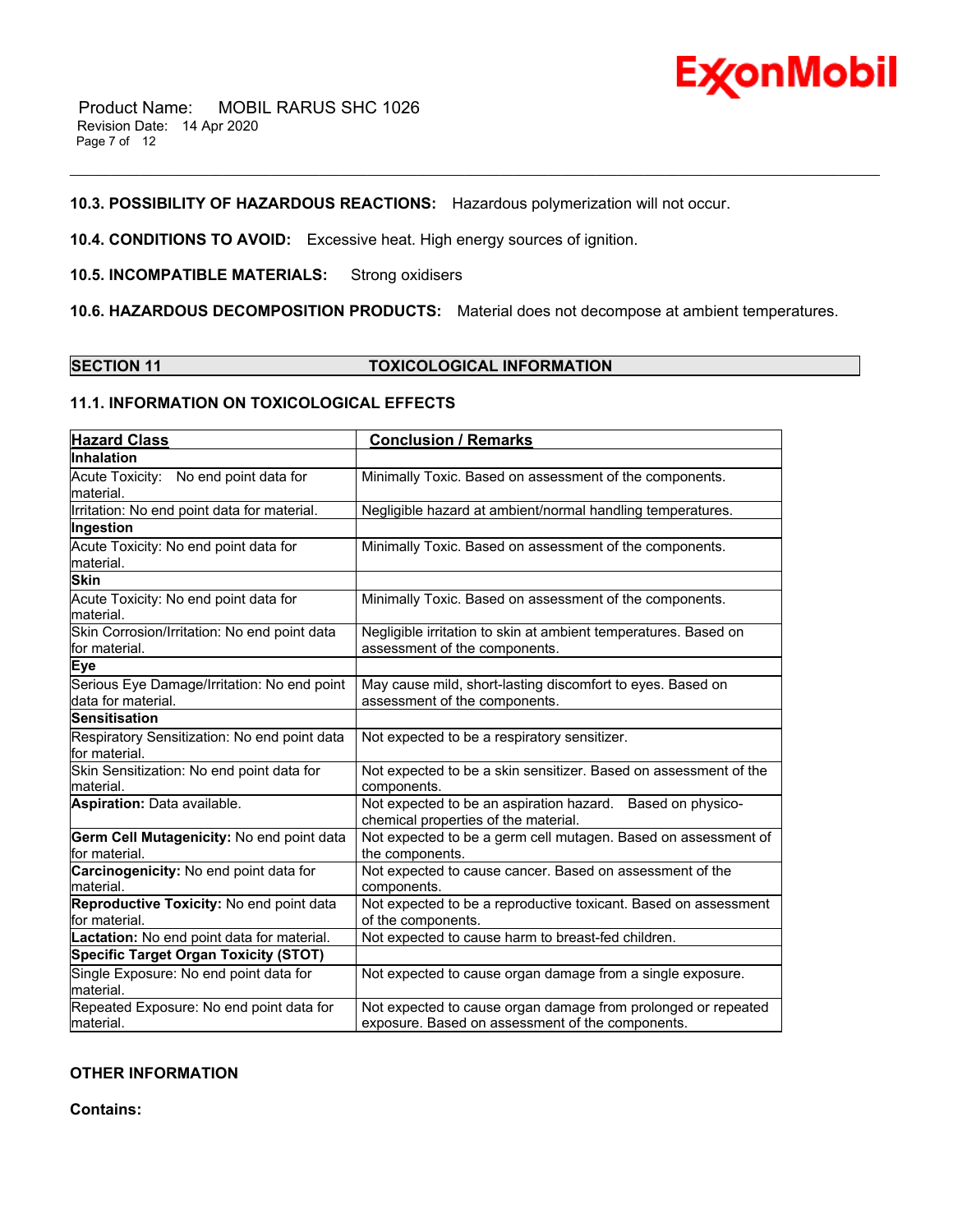

 Product Name: MOBIL RARUS SHC 1026 Revision Date: 14 Apr 2020 Page 8 of 12

Synthetic base oils: Not expected to cause significant health effects under conditions of normal use, based on laboratory studies with the same or similar materials. Not mutagenic or genotoxic. Not sensitising in test animals and humans.

\_\_\_\_\_\_\_\_\_\_\_\_\_\_\_\_\_\_\_\_\_\_\_\_\_\_\_\_\_\_\_\_\_\_\_\_\_\_\_\_\_\_\_\_\_\_\_\_\_\_\_\_\_\_\_\_\_\_\_\_\_\_\_\_\_\_\_\_\_\_\_\_\_\_\_\_\_\_\_\_\_\_\_\_\_\_\_\_\_\_\_\_\_\_\_\_\_\_\_\_\_\_\_\_\_\_\_\_\_\_\_\_\_\_\_\_\_

# **SECTION 12 ECOLOGICAL INFORMATION**

The information given is based on data for the material, components of the material, or for similar materials, through the application of bridging principals.

### **12.1. TOXICITY**

Material -- Not expected to be harmful to aquatic organisms.

**12.2. PERSISTENCE AND DEGRADABILITY** Not determined.

### **12.3. BIOACCUMULATIVE POTENTIAL** Not determined.

#### **12.4. MOBILITY IN SOIL**

 Base oil component -- Low solubility and floats and is expected to migrate from water to the land. Expected to partition to sediment and wastewater solids.

### **12.5. PERSISTENCE, BIOACCUMULATION AND TOXICITY FOR SUBSTANCE(S)**

Material does not meet the Reach Annex XIII criteria for PBT or vPvB.

# **12.6. OTHER ADVERSE EFFECTS**

No adverse effects are expected.

# **ECOLOGICAL DATA**

# **Ecotoxicity**

| <b>Test</b>                     | <b>Duration</b>     | <b>Organism Type</b> | <b>Test Results</b>                      |
|---------------------------------|---------------------|----------------------|------------------------------------------|
| <b>Aquatic - Acute Toxicity</b> | $48$ hour(s)        | Daphnia magna        | EL0 103 mg/l: data for similar materials |
| Aquatic - Acute Toxicity        | 96 hour(s)          | Oncorhynchus         | LL0 101 mg/l: data for similar materials |
|                                 |                     | mykiss               |                                          |
| Aquatic - Acute Toxicity        | $72$ hour(s)        | Pseudokirchneriella  | $ErL50 > 100$ mg/l: data for similar     |
|                                 |                     | subcapitata          | materials                                |
| Aquatic - Chronic Toxicity      | $21 \text{ day}(s)$ | Daphnia magna        | NOELR 1 mg/l: data for similar materials |

# **SECTION 13 DISPOSAL CONSIDERATIONS**

Disposal recommendations based on material as supplied. Disposal must be in accordance with current applicable laws and regulations, and material characteristics at time of disposal.

#### **13.1. WASTE TREATMENT METHODS**

 Product is suitable for burning in an enclosed controlled burner for fuel value or disposal by supervised incineration at very high temperatures to prevent formation of undesirable combustion products. Protect the environment. Dispose of used oil at designated sites. Minimize skin contact. Do not mix used oils with solvents, brake fluids or coolants.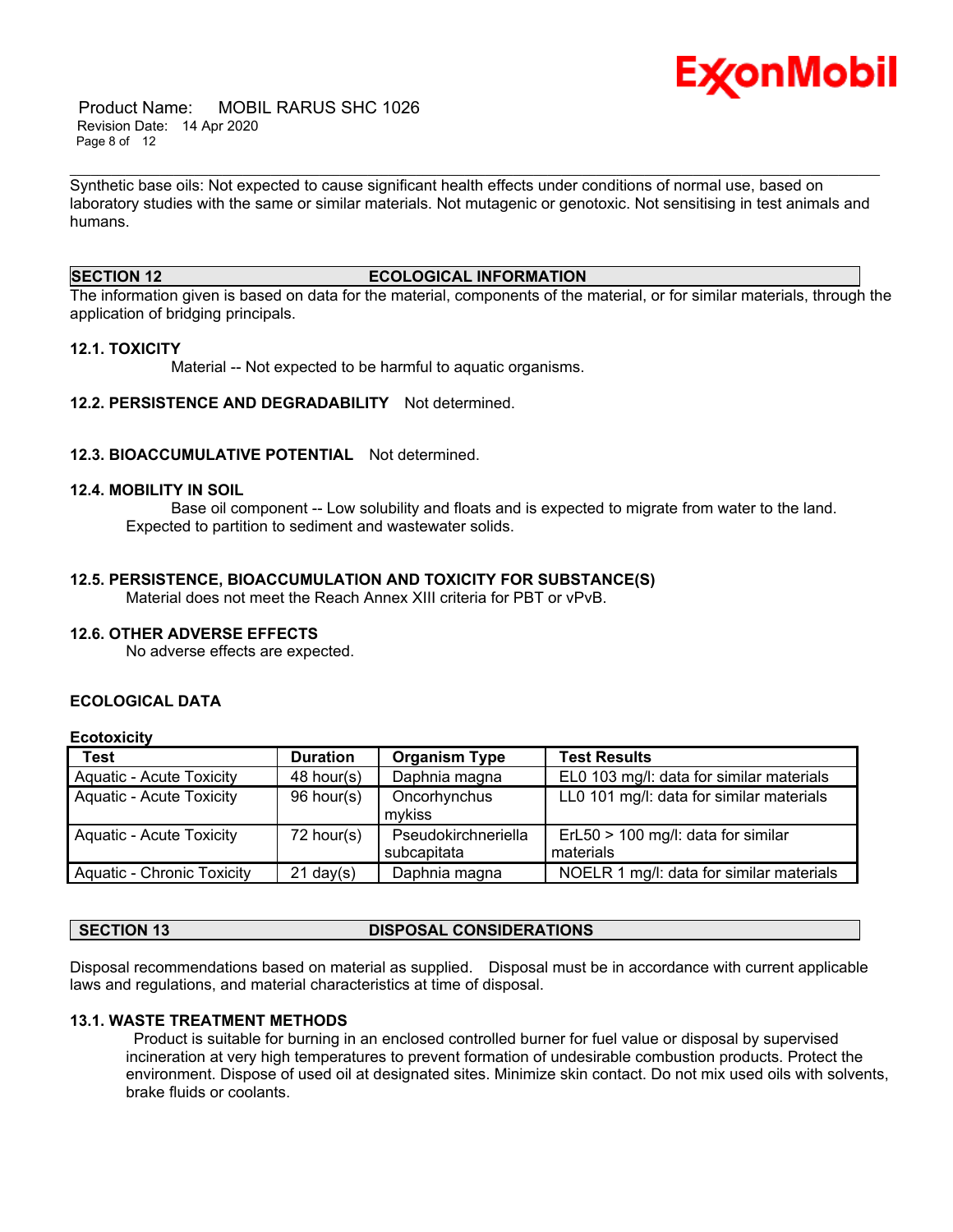

 Product Name: MOBIL RARUS SHC 1026 Revision Date: 14 Apr 2020 Page 9 of 12

#### **European Waste Code:** 13 02 06\*

NOTE: These codes are assigned based upon the most common uses for this material and may not reflect contaminants resulting from actual use. Waste producers need to assess the actual process used when generating the waste and its contaminants in order to assign the proper waste disposal code(s).

\_\_\_\_\_\_\_\_\_\_\_\_\_\_\_\_\_\_\_\_\_\_\_\_\_\_\_\_\_\_\_\_\_\_\_\_\_\_\_\_\_\_\_\_\_\_\_\_\_\_\_\_\_\_\_\_\_\_\_\_\_\_\_\_\_\_\_\_\_\_\_\_\_\_\_\_\_\_\_\_\_\_\_\_\_\_\_\_\_\_\_\_\_\_\_\_\_\_\_\_\_\_\_\_\_\_\_\_\_\_\_\_\_\_\_\_\_

This material is considered as hazardous waste pursuant to Directive 91/689/EEC on hazardous waste, and subject to the provisions of that Directive unless Article 1(5) of that Directive applies.

**Empty Container Warning** Empty Container Warning (where applicable): Empty containers may contain residue and can be dangerous. Do not attempt to refill or clean containers without proper instructions. Empty drums should be completely drained and safely stored until appropriately reconditioned or disposed. Empty containers should be taken for recycling, recovery, or disposal through suitably qualified or licensed contractor and in accordance with governmental regulations. DO NOT PRESSURISE, CUT, WELD, BRAZE, SOLDER, DRILL, GRIND, OR EXPOSE SUCH CONTAINERS TO HEAT, FLAME, SPARKS, STATIC ELECTRICITY, OR OTHER SOURCES OF IGNITION. THEY MAY EXPLODE AND CAUSE INJURY OR DEATH.

| <b>SECTION 14</b> | <b>TRANSPORT INFORMATION</b> |
|-------------------|------------------------------|
|                   |                              |

**LAND (ADR/RID): 14.1-14.6** Not Regulated for Land Transport

**INLAND WATERWAYS (ADN): 14.1-14.6** Not Regulated for Inland Waterways Transport

**SEA (IMDG): 14.1-14.6** Not Regulated for Sea Transport according to IMDG-Code

#### **SEA (MARPOL 73/78 Convention - Annex II):**

**14.7. Transport in bulk according to Annex II of MARPOL 73/78 and the IBC Code** Not classified according to Annex II

**AIR (IATA): 14.1-14.6** Not Regulated for Air Transport

# **SECTION 15 REGULATORY INFORMATION**

# **REGULATORY STATUS AND APPLICABLE LAWS AND REGULATIONS**

**Listed or exempt from listing/notification on the following chemical inventories (May contain substance(s) subject to notification to the EPA Active TSCA inventory prior to import to USA):** AIIC, DSL, ENCS, IECSC, ISHL, KECI, TCSI, TSCA

 **Special Cases:**

| Inventory           | Status                 |
|---------------------|------------------------|
| <b>PICCS</b><br>ن ن | Apply<br>aions<br>SIH. |

### **15.1. SAFETY, HEALTH AND ENVIRONMENTAL REGULATIONS/LEGISLATION SPECIFIC FOR THE**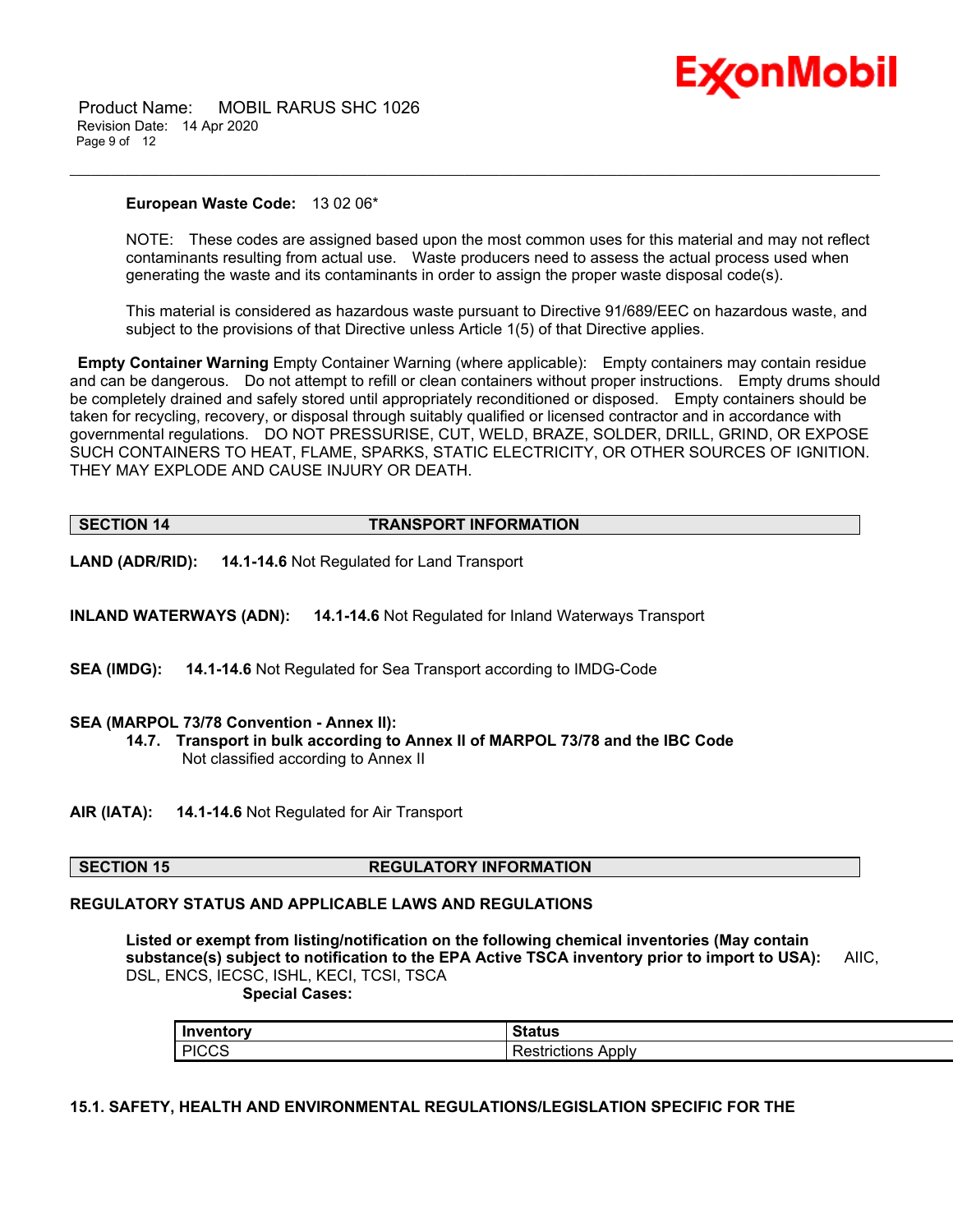

 Product Name: MOBIL RARUS SHC 1026 Revision Date: 14 Apr 2020 Page 10 of 12

# **SUBSTANCE OR MIXTURE**

### **Applicable EU Directives and Regulations:**

 1907/2006 [... on the Registration, Evaluation, Authorisation and Restriction of Chemicals ... and amendments thereto] 1272/2008 [on classification, labelling and packaging of substances and mixtures.. and amendments thereto]

\_\_\_\_\_\_\_\_\_\_\_\_\_\_\_\_\_\_\_\_\_\_\_\_\_\_\_\_\_\_\_\_\_\_\_\_\_\_\_\_\_\_\_\_\_\_\_\_\_\_\_\_\_\_\_\_\_\_\_\_\_\_\_\_\_\_\_\_\_\_\_\_\_\_\_\_\_\_\_\_\_\_\_\_\_\_\_\_\_\_\_\_\_\_\_\_\_\_\_\_\_\_\_\_\_\_\_\_\_\_\_\_\_\_\_\_\_

# **15.2. CHEMICAL SAFETY ASSESSMENT**

**REACH Information:** A Chemical Safety Assessment has been carried out for one or more substances present in the material.

# **SECTION 16 OTHER INFORMATION**

**REFERENCES:** Sources of information used in preparing this SDS included one or more of the following: results from in house or supplier toxicology studies, CONCAWE Product Dossiers, publications from other trade associations, such as the EU Hydrocarbon Solvents REACH Consortium, U.S. HPV Program Robust Summaries, the EU IUCLID Data Base, U.S. NTP publications, and other sources, as appropriate.

|               | List of abbreviations and acronyms that could be (but not necessarily are) used in this safety data sheet: |
|---------------|------------------------------------------------------------------------------------------------------------|
| Acronym       | <b>Full text</b>                                                                                           |
| N/A           | Not applicable                                                                                             |
| N/D           | Not determined                                                                                             |
| <b>NE</b>     | Not established                                                                                            |
| <b>VOC</b>    | Volatile Organic Compound                                                                                  |
| <b>AIIC</b>   | Australian Inventory of Industrial Chemicals                                                               |
| AIHA WEEL     | American Industrial Hygiene Association Workplace Environmental Exposure Limits                            |
| <b>ASTM</b>   | ASTM International, originally known as the American Society for Testing and Materials (ASTM)              |
| DSL.          | Domestic Substance List (Canada)                                                                           |
| <b>EINECS</b> | European Inventory of Existing Commercial Substances                                                       |
| <b>ELINCS</b> | European List of Notified Chemical Substances                                                              |
| <b>ENCS</b>   | Existing and new Chemical Substances (Japanese inventory)                                                  |
| <b>IECSC</b>  | Inventory of Existing Chemical Substances in China                                                         |
| KECI          | Korean Existing Chemicals Inventory                                                                        |
| <b>NDSL</b>   | Non-Domestic Substances List (Canada)                                                                      |
| NZIoC         | New Zealand Inventory of Chemicals                                                                         |
| <b>PICCS</b>  | Philippine Inventory of Chemicals and Chemical Substances                                                  |
| TLV           | Threshold Limit Value (American Conference of Governmental Industrial Hygienists)                          |
| <b>TSCA</b>   | Toxic Substances Control Act (U.S. inventory)                                                              |
| <b>UVCB</b>   | Substances of Unknown or Variable composition, Complex reaction products or Biological materials           |
| LC.           | Lethal Concentration                                                                                       |
| LD            | Lethal Dose                                                                                                |
| LL.           | Lethal Loading                                                                                             |
| EC            | <b>Effective Concentration</b>                                                                             |
| EL            | <b>Effective Loading</b>                                                                                   |
| <b>NOEC</b>   | No Observable Effect Concentration                                                                         |
| <b>NOELR</b>  | No Observable Effect Loading Rate                                                                          |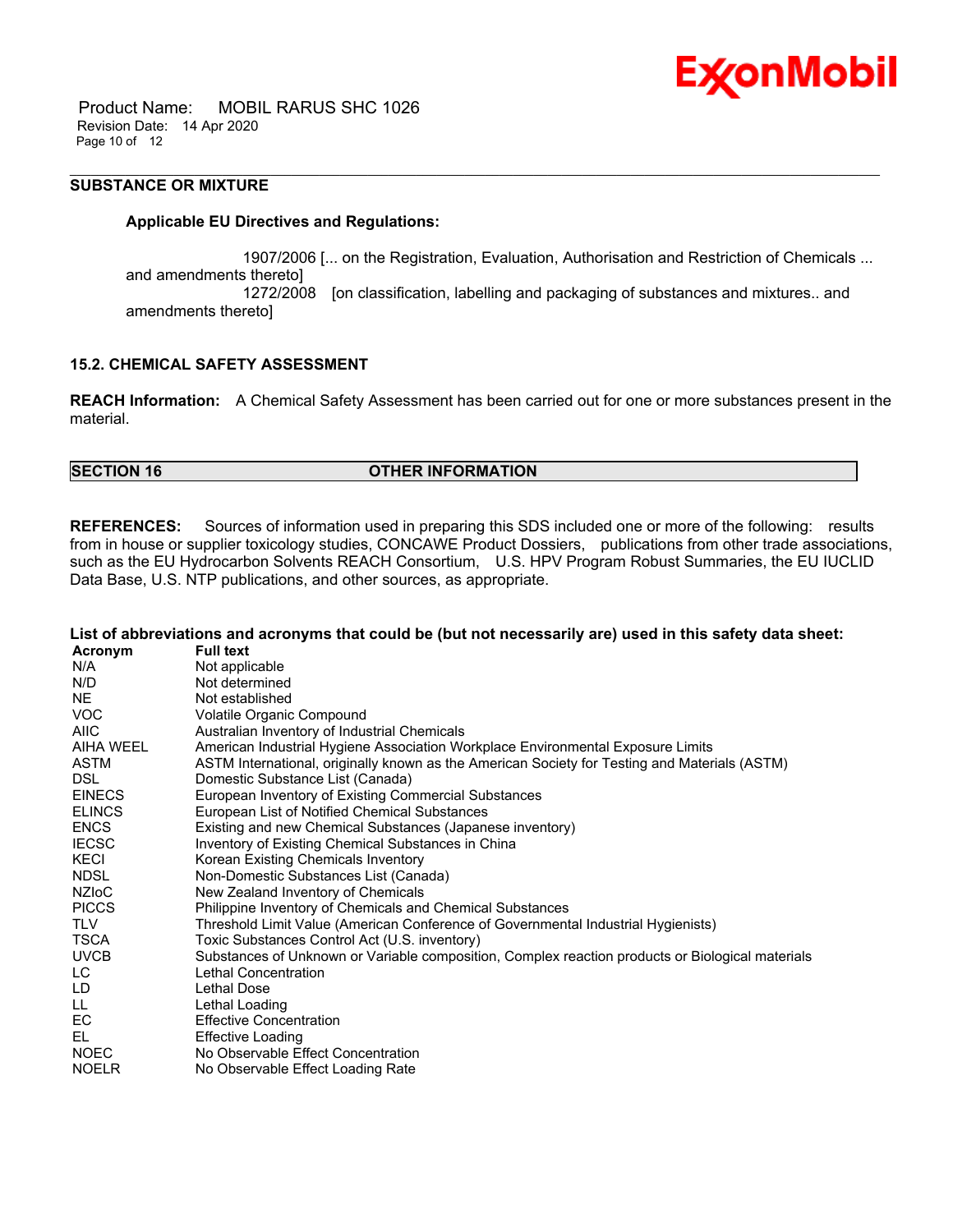

 Product Name: MOBIL RARUS SHC 1026 Revision Date: 14 Apr 2020 Page 11 of 12

#### \_\_\_\_\_\_\_\_\_\_\_\_\_\_\_\_\_\_\_\_\_\_\_\_\_\_\_\_\_\_\_\_\_\_\_\_\_\_\_\_\_\_\_\_\_\_\_\_\_\_\_\_\_\_\_\_\_\_\_\_\_\_\_\_\_\_\_\_\_\_\_\_\_\_\_\_\_\_\_\_\_\_\_\_\_\_\_\_\_\_\_\_\_\_\_\_\_\_\_\_\_\_\_\_\_\_\_\_\_\_\_\_\_\_\_\_\_ **KEY TO THE H-CODES CONTAINED IN SECTION 3 OF THIS DOCUMENT (for information only):**

[Skin Irrit. 3 H316]: Causes mild skin irritation; Skin Corr/Irritation, Cat 3 Aquatic Acute 1 H400: Very toxic to aquatic life; Acute Env Tox, Cat 1 [Aquatic Acute 3 H402]: Harmful to aquatic life; Acute Env Tox, Cat 3 Aquatic Chronic 2 H411: Toxic to aquatic life with long lasting effects; Chronic Env Tox, Cat 2 **THIS SAFETY DATA SHEET CONTAINS THE FOLLOWING REVISIONS:** Composition: Component Table for REACH information was modified. Composition: Concentration Footnote information was deleted. Composition: Defined as statement (CLP) information was modified. Composition: Footnotes information was modified. Hazard Identification: Section 3 Footnotes for CLP tables information was modified. Section 01: Product Code information was modified. Section 01: Product Intended Use Phrases information was modified. Section 01: Supplier Mailing Address information was modified. Section 06: Accidental Release Measures - Environmental Precautions information was modified. Section 06: Protective Measures information was modified. Section 08: Environmental Control - Note information was modified. Section 08: Personal Protection information was modified. Section 08: PNEC notes information was deleted. Section 09: Flammable Limits - LEL information was modified. Section 09: Flammable Limits - UEL information was modified. Section 09: Phys/Chem Properties Note information was modified. Section 11: Additional Health Information information was modified. Section 11: Other Health Effects information was modified. Section 12: Ecological Information - Acute Aquatic Toxicity information was modified. Section 12: Ecological Information - Mobility information was modified. Section 12: PBT/vPvB information was modified. Section 12: information was modified. Section 13: Disposal Considerations - Disposal Recommendations information was modified. Section 13: Disposal Recommendations - Note information was modified. Section 13: European Waste Code Hazardous Note information was modified. Section 13: European Waste Codes - NOTE information was modified. Section 14: IMO ANNEX II - Default information was modified. Section 15: EU Directives and Regulations information was modified. Section 15: National Chemical Inventory Listing information was modified. Section 15: Special Cases Table information was modified. Section 16: HCode Key information was modified. Section 16: MSN, MAT ID information was modified. Section 16: Source Reference information was modified. -----------------------------------------------------------------------------------------------------------------------------------------------------

The information and recommendations contained herein are, to the best of ExxonMobil's knowledge and belief, accurate and reliable as of the date issued. You can contact ExxonMobil to insure that this document is the most current available from ExxonMobil. The information and recommendations are offered for the user's consideration and examination. It is the user's responsibility to satisfy itself that the product is suitable for the intended use. If buyer repackages this product, it is the user's responsibility to insure proper health, safety and other necessary information is included with and/or on the container. Appropriate warnings and safe-handling procedures should be provided to handlers and users. Alteration of this document is strictly prohibited. Except to the extent required by law, republication or retransmission of this document, in whole or in part, is not permitted. The term, "ExxonMobil" is used for